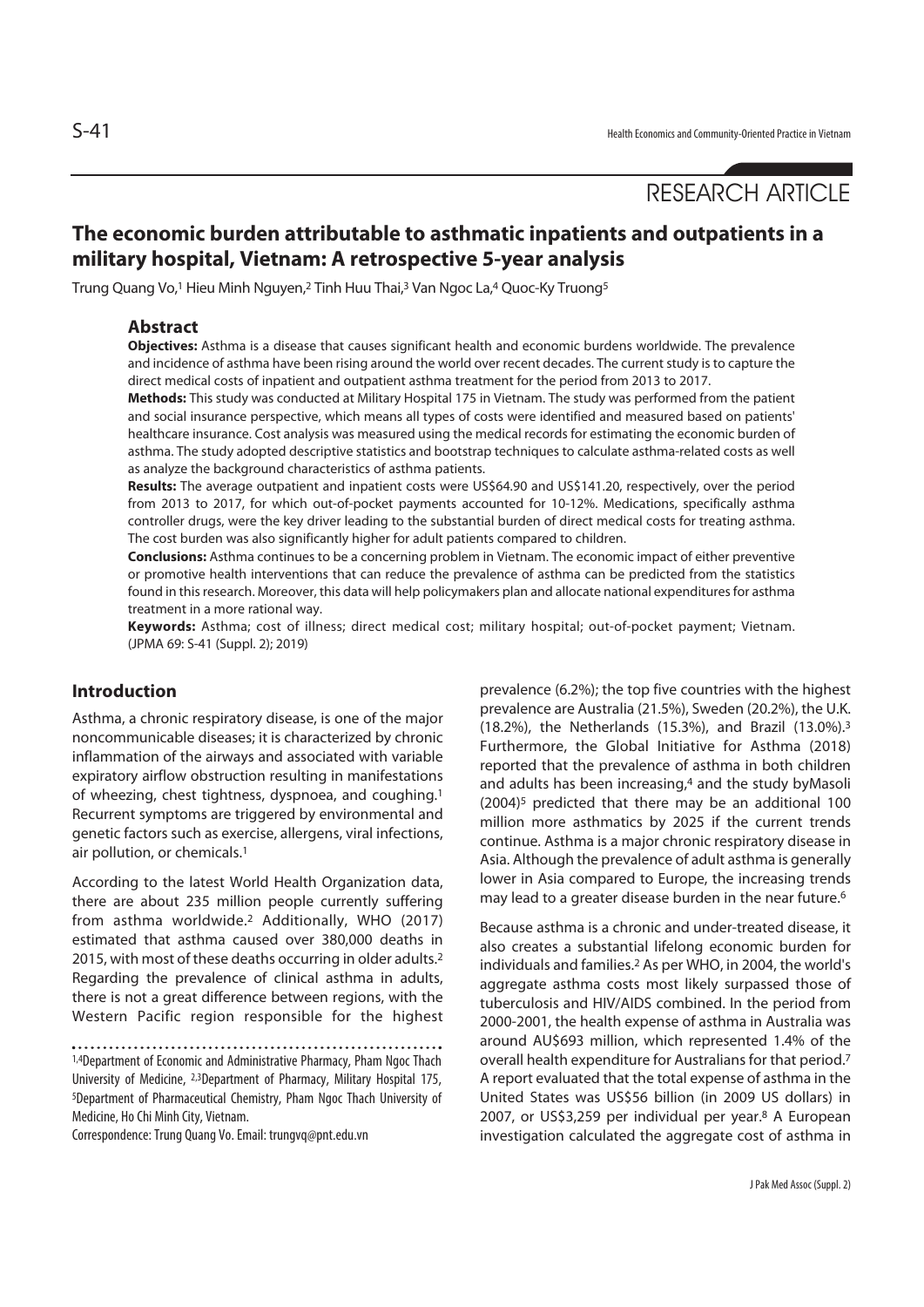2011 to be €19.3 billion (in 2011 Euros) among Europeans aged from 15 to 64 years.<sup>9</sup> In another report in the Asia-Pacific area, asthma's direct and indirect costs per patient per year varied from US\$184 in Vietnam to US\$1,189 in Hong Kong (in 2000 US dollars).10

Vietnam is a country in Asia with an estimated prevalence of clinical asthma of 1% in 2012.3 Some studies have been conducted to estimate asthma-related costs in Vietnam; however, these studies did not consider whether the cost of asthma caused an economic burden. It is essential for policymakers to understand the precise estimate of the economic cost of asthma treatment when setting priorities for the balanced allocation of scarce resources. Hence, the current study, which measures the economic burden of direct medical costs in treating asthma, was conducted to fill this research gap.

# **Patients and Methods**

A retrospective cost-of-illness study was conducted using an electronic medical records database to judge the economic healthcare effect of asthma in Military Hospital 175 (MH175) in Ho Chi Minh (HCM) City during a 5-year period from January 2013 to December 2017. Because of the infeasibility of gaining individual consent, patient records were anonymized before analysis.

HCM City is the biggest city in Vietnam and is located in the southeastern region of the country. It is located from 10°10' to 10°38' North and 106°2' to 106°54' East.11 It is 1760 km south of Hanoi and is at the crossroads of international maritime routes. HCM City contains 8.34% of the population of Vietnam and 20.2% of its GDP. Therefore, although the city takes up just 0.6% of the country's land area, it is the economic center of Vietnam and accounts for a large proportion of the Vietnamese economy.

MH175, operated by the Ministry of Defense, is a formal and prestigious military medical institution in southern Vietnam. Over the past years, MH175 has been visited by delegations of officials and experts from around the world in order to expand relations in the healthcare sector. MH175 has also been prepared as a level-two field hospital to take part in the United Nations peacekeeping mission.12 In the next 5 years, MH175 is expected to become a 1500-bed complex that meets the national standards of a special-ranked hospital.13

After receiving ethical approval from MH175, the data on patient characteristics and costs were obtained from the hospital's electronic database. The computerized information, which was anonymized, consisted of an alphanumeric code, patients' basic attributes, and cost component information. Demographic measures were reported for all subjects, including age at index date, gender, location, visit type (outpatient or inpatient), length of stay (for inpatient visit), and status of social insurance funds' expenses. Cost component information included the cost of each service and the number of medical services used for medical treatment (e.g., diagnosis, image diagnostic, pharmaceuticals, laboratory tests, hospital bed, and other service utilizations).

**Inclusion and Exclusion Criteria:** Inclusion criteria were all cases which were identified by searching the database records for codes J45 and J46 of the International Classification of Diseases, 10th Revision (ICD-10) during the period of January 1, 2013 to December 31, 2017.14 Files with incomplete or missing information were excluded. Those included patients with inadequate or faulty information in the hospital database, patients whose diagnosis changed during treatment, patients who moved to another hospital during treatment, and patients who did not comply with the hospital's treatment protocol.

**Estimating Cost:** Direct medical costs were defined as the amounts expended on asthma management within the official healthcare system. That was understood as the sum of all the direct payments for diagnosis, image diagnostic, pharmaceuticals, laboratory tests, hospital bed, and other service utilizations for one patient, for both out-of-pocket payments and insurance payments. A reference unit cost of medical services was used to estimate medical services costs. Costs before 2018 were extrapolated for inflation to the 2018 value using the Consumer Price Index. All costs are presented in US\$ calculated using the exchange rate for August 2018 according to the State Bank of Vietnam (2018) exchange rate of  $US\$ 1 = 22,671 Viet Nam Dong.

**Statistical Analysis:** Descriptive statistics are used to summarize the results. The categorical variables are given as the number of observations and percentage. The arithmetic mean with 95% confidence intervals (95%CI) was calculated by using bootstrapping procedures with 1000 replications to explain the continuous variables relating to costs. Pearson's chi-square test or T-test and one-way analysis of variance (ANOVA) were used to compare categorical data or continuous data, respectively. All tests were two-sided and a P-value of < 0.05 was considered statistically significant. Statistical analyses were executed using Excel 2013 for Windows® (Microsoft,) and SPSS® version 20.0 (IBM, Chicago, IL, USA) in this study.

**Ethical Approval:** The ethical review committee of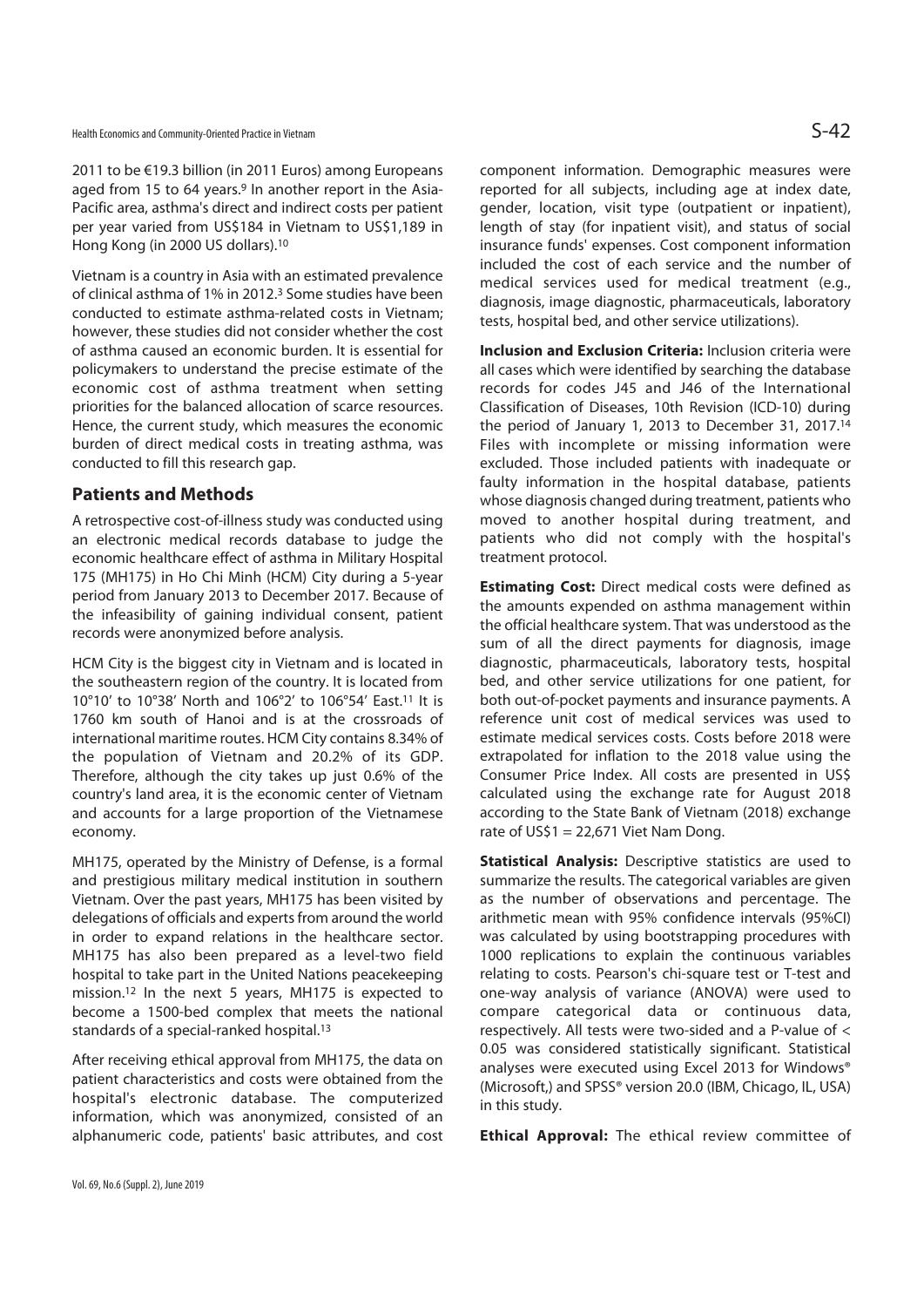Military Hospital 175 approved the study protocol. Data were obtained and analyzed without any patient contact and identification. Thus, written informed consent from the patients was waived.

# **Results**

All 1,796 patients of the outpatient department (OPD) and

820 episodes hospitalized at the inpatient department (IPD) at MH175 were included in this study. Statistics on gender, location, healthcare insurance, and length of stay (for IPD only) of participants are presented in Tables-1 and 2 for OPD and IPD, respectively. The mean age of OPD patients varied between study years, ranging from 52.7±19.3 to 57.1±20.5 years; these figures were higher in the IPD (54.1±23.8 to 67.2±21.8 years). Additionally, adults accounted for the majority of patients in both departments. The proportion of males to females in the OPD was around 1:1, but in the IPD, the number of males was higher than that of females for all years. Regarding healthcare insurance status, the majority of patients received reimbursement with a share of 80%. The mean length of stay for IPD patients varied from 10 to 14 days in the period from 2013-2017 (Table 1, Table 2).

Table-3 indicates the direct medical cost components for



Figure-1: Expenditure on two medication groups in treating asthma from 2013 to 2017 (USD 2018).

Table-1: Background characteristics of asthmatics in the period 2013-2017 at the OPD [n (%)].

| <b>Outpatient Department</b> | 2013             | 2014             | 2015              | 2016             | 2017             | p-value* |  |
|------------------------------|------------------|------------------|-------------------|------------------|------------------|----------|--|
| No. of patients              | 184              | 251              | 326               | 590              | 656              |          |  |
| Age                          |                  |                  |                   |                  |                  |          |  |
| Mean (SD)                    | 57.1 (20.5)      | 56.9 (18.3)      | 56.0(20.0)        | 52.7(19.3)       | 53.4 (18.4)      |          |  |
| Median (Q1-Q3)               | 60.0 (44.0-71.3) | 59.0 (47.0-70.0) | $61.0(42.3-69.0)$ | 56.0 (38.0-67.0) | 56.0 (40.8-66.0) |          |  |
| Range (Min-Max)              | $11-93$          | $11-95$          | $9 - 97$          | $6 - 97$         | $3 - 97$         |          |  |
| Age group                    |                  |                  |                   |                  |                  |          |  |
| Pediatric $(\leq 16)$        | 12(6.5)          | 7(2.8)           | 17(5.2)           | 21(3.6)          | 23(3.5)          | 0.2      |  |
| Adult $(>16)$                | 172 (93.5)       | 244 (97.2)       | 309 (94.8)        | 569 (96.4)       | 633 (96.5)       |          |  |
| Gender                       |                  |                  |                   |                  |                  |          |  |
| Male                         | 91 (49.5)        | 135 (53.8)       | 170(52.1)         | 341 (57.8)       | 353 (53.8)       | 0.254    |  |
| Female                       | 93 (50.5)        | 116 (46.2)       | 156 (47.9)        | 249 (42.2)       | 303(46.2)        |          |  |
| Location                     |                  |                  |                   |                  |                  |          |  |
| HCMC                         | 172 (93.5)       | 219 (87.3)       | 299 (91.7)        | 512 (86.8)       | 573 (87.3)       | 0.03     |  |
| <b>Others</b>                | 12(6.5)          | 32(12.7)         | 27(8.3)           | 78 (13.2)        | 83 (12.7)        |          |  |
| Healthcare insurance         |                  |                  |                   |                  |                  |          |  |
| 0 <sup>(a)</sup>             |                  |                  |                   | 40(6.8)          | 34(5.2)          | < 0.001  |  |
| 30                           | 10(5.4)          | 25(10.0)         |                   |                  |                  |          |  |
| 80                           | 88 (47.8)        | 112 (44.6)       | 149 (45.7)        | 336 (56.9)       | 360 (54.9)       |          |  |
| 95                           | 45 (24.5)        | 62(24.7)         | 78 (23.9)         | 53(9.0)          | 53(8.1)          |          |  |
| 100(b)                       | 41 (22.3)        | 52(20.7)         | 99 (30.4)         | 161(27.3)        | 209 (31.9)       |          |  |

Note: <sup>(a)</sup>Out-of-pocket; (b)No payment; \*Calculated by Chi-square test

SD: Standard Deviation; Q1: the first quartile; Q3: the third quartile.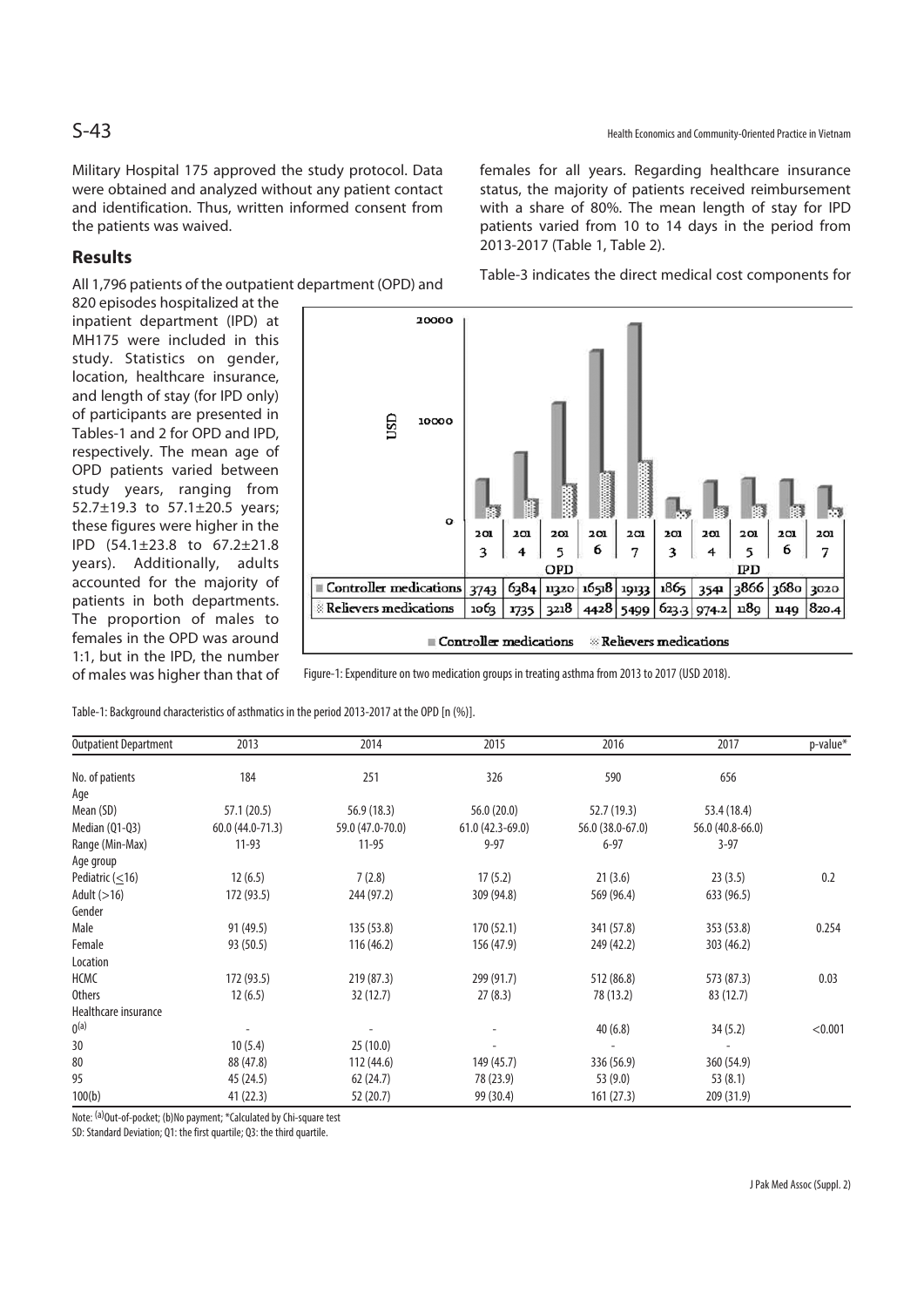Table-2: Background characteristics of asthmatics in the period 2013-2017 at the IPD [n (%)].

| <b>Inpatient Department</b> | 2013             | 2014             | 2015             | 2016             | 2017             | p-value* |  |
|-----------------------------|------------------|------------------|------------------|------------------|------------------|----------|--|
| No. of episodes             | 73               | 142              | 164              | 225              | 216              |          |  |
| Age                         |                  |                  |                  |                  |                  |          |  |
| Mean (SD)                   | 67.2(21.8)       | 64.4 (19.1)      | 57.2 (22.4)      | 58.5 (21.0)      | 54.1 (23.8)      |          |  |
| Median (Q1-Q3)              | 73.0 (64.0-82.0) | 70.0 (55.0-77.5) | 61.0 (47.8-73.0) | 63.0 (51.0-72.0) | 60.0 (37.0-72.0) |          |  |
| Range (Min-Max)             | $6 - 94$         | $5 - 100$        | $5 - 97$         | $4 - 91$         | $2 - 97$         |          |  |
| Age group                   |                  |                  |                  |                  |                  |          |  |
| Pediatric $(\leq 16)$       | 5(6.8)           | 3(2.1)           | 16(9.8)          | 11(4.9)          | 20(9.3)          | 0.031    |  |
| Adult $(>16)$               | 68 (93.2)        | 139 (97.9)       | 148 (90.2)       | 214 (95.1)       | 196 (90.7)       |          |  |
| Gender                      |                  |                  |                  |                  |                  |          |  |
| Male                        | 54 (74.0)        | 96(67.6)         | 110(67.1)        | 146 (64.9)       | 130 (60.2)       | 0.240    |  |
| Female                      | 19(26.0)         | 46 (32.4)        | 54 (32.9)        | 79 (35.1)        | 86 (39.8)        |          |  |
| Location                    |                  |                  |                  |                  |                  |          |  |
| HCMC                        | 63 (86.3)        | 113 (79.6)       | 133 (81.1)       | 167 (74.2)       | 177 (81.9)       | 0.136    |  |
| <b>Others</b>               | 10(13.7)         | 29 (20.4)        | 31 (18.9)        | 58 (25.8)        | 39 (18.1)        |          |  |
| Healthcare insurance        |                  |                  |                  |                  |                  |          |  |
| 0 <sup>(a)</sup>            |                  | 1(0.7)           | 14(8.5)          | 23 (10.2)        | 21(9.7)          | < 0.001  |  |
| 30                          | 5(6.8)           | 6(4.2)           | 5(3.0)           | 10(4.4)          | 8(3.7)           |          |  |
| 80                          | 34 (46.6)        | 71 (50.0)        | 69 (42.1)        | 88 (39.1)        | 93 (43.1)        |          |  |
| 95                          | 12(16.4)         | 14(9.9)          | 9(5.5)           | 16(7.1)          | 6(2.8)           |          |  |
| $100^{(b)}$                 | 22(30.1)         | 50(35.2)         | 67(40.9)         | 88 (39.1)        | 88 (40.7)        |          |  |
| Length of stay              |                  |                  |                  |                  |                  |          |  |
| $\leq 5$                    | 4(5.5)           | 18(12.7)         | 21(12.8)         | 44 (19.6)        | 61(28.2)         | < 0.001  |  |
| $5 - 10$                    | 19 (26.0)        | 26 (18.3)        | 34(20.7)         | 70(31.1)         | 78 (36.1)        |          |  |
| $>10$                       | 50 (68.5)        | 98 (69.0)        | 109 (66.5)       | 111 (49.3)       | 77 (35.6)        |          |  |
| Mean (SD)                   | 14.2(5.8)        | 13.8(7.4)        | 12.5(6.1)        | 10.6(7.8)        | 8.9(6.5)         |          |  |

Note: <sup>(a)</sup>Out-of-pocket; <sup>(b)</sup>No payment; \*Calculated by Chi-square test

SD: Standard Deviation; Q1: the first quartile; Q3: the third quartile.

Table-3: Distribution of direct medical cost of asthma treatment from 2013 to 2017 (USD 2018).

| <b>OPD</b>              | 2013              | 2014              | 2015              | 2016              | 2017              |
|-------------------------|-------------------|-------------------|-------------------|-------------------|-------------------|
| <b>Diagnosis</b>        | 212.8             | 684.2             | 1,153.5           | 1,737.1           | 3,917.7           |
| <b>Laboratory Tests</b> | 84.8              | 300.6             | 438.3             | 2,208.3           | 3,408.3           |
| <b>Imaging Methods</b>  | 116.5             | 215.3             | 336.9             | 850.1             | 1,171             |
| <b>Medications</b>      | 6,432.4           | 13,093            | 20,706            | 27,005            | 31,892.1          |
| Others                  | 14.2              | 35.8              | 16.7              | 211.1             | 432.8             |
| Total                   | 6,860.924         | 14,328.92         | 22,651.38         | 32,011.52         | 40,821.92         |
| Total per patient       | 37.3              | 57.1              | 69.5              | 54.3              | 62.2              |
| (95%Cl)                 | $(30.2 - 45.9)$   | $(48.4 - 67.5)$   | $(57.7 - 82.3)$   | $(48.2 - 60.6)$   | $(56.7 - 68.0)$   |
| <b>IPD</b>              | 2013              | 2014              | 2015              | 2016              | 2017              |
| Hospitalization         | 200.5             | 910.3             | 1,013.2           | 1,423.7           | 2,925.8           |
| <b>Laboratory Tests</b> | 104.8             | 624.9             | 771.9             | 1,343.1           | 1,284.7           |
| <b>Imaging Methods</b>  | 73.2              | 145.2             | 195.2             | 264.4             | 313.4             |
| <b>Medications</b>      | 10,328.2          | 15,471.4          | 22,704.5          | 27,492.6          | 22,409.2          |
| Others                  | 301.7             | 1,093.0           | 978.3             | 1,736.4           | 1,667.9           |
| Total                   | 11,008.4          | 18,244.8          | 25,663.2          | 32,260.3          | 28,601.0          |
| Total per patient       | 150.8             | 128.5             | 156.5             | 143.4             | 132.4             |
| (95%Cl)                 | $(126.5 - 162.8)$ | $(100.3 - 143.2)$ | $(132.4 - 171.9)$ | $(101.4 - 210.9)$ | $(110.6 - 149.5)$ |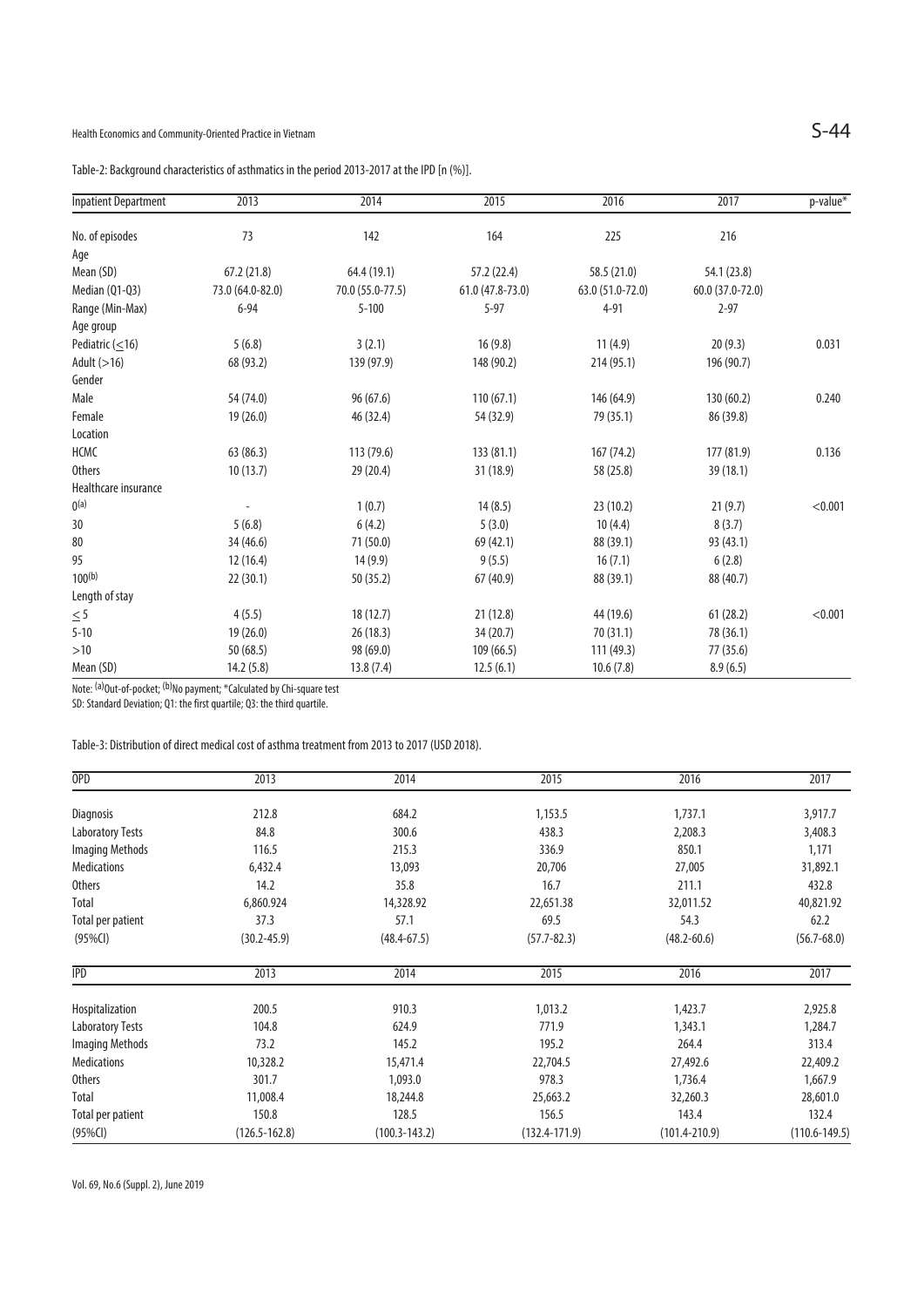|            | Cost categorises        | N     | Total mean cost per patient | Social insurance funds' expense | OOP payments per patient | % OOP payments |
|------------|-------------------------|-------|-----------------------------|---------------------------------|--------------------------|----------------|
| OPD        | <b>Diagnosis</b>        | 1,796 | $4.3(3.9-4.7)$              | $3.8(3.5-4.2)$                  | $0.5(0.4-0.5)$           | 11.6           |
|            | <b>Laboratory Test</b>  | 405   | 15.9 (14.6-17.2)            | $13.3(12.1-14.5)$               | $2.6(2.2-3.1)$           | 16.4           |
|            | <b>Imaging Methods</b>  | 599   | $4.5(4.2-4.9)$              | $3.7(3.5-4.0)$                  | $0.8(0.6-1.0)$           | 17.8           |
|            | <b>Medications</b>      | 1,698 | 58.3(53.2-64.4)             | 52.7 (47.7-58.6)                | $5.6(5.1-6.2)$           | 9.6            |
|            | <b>Others</b>           | 68    | $10.5(7.8-13.6)$            | $9.0(6.7-11.8)$                 | $1.5(0.9-2.1)$           | 14.4           |
|            | Total                   | 1,796 | 64.9 (59.3-71.4)            | 58.2 (52.7-64.5)                | $6.7(6.2-7.3)$           | 10.3           |
| <b>IPD</b> | Hospitalization         | 820   | $7.9(7.2-8.8)$              | $6.3(6.0-6.8)$                  | $1.6(1.2-2.1)$           | 20.3           |
|            | <b>Laboratory Tests</b> | 401   | $10.3(9.2-10.8)$            | $8.5(8.0-8.7)$                  | $1.8(1.2 - 2.0)$         | 17.5           |
|            | <b>Imaging Methods</b>  | 209   | $4.7(4.3-5.1)$              | $4.2(3.9-4.7)$                  | $0.5(0.4-0.6)$           | 10.6           |
|            | <b>Medications</b>      | 820   | 121.4 (107.8-139.3)         | 99.1 (90.7-108.0)               | 22.3 (13.2-38.7)         | 18.4           |
|            | <b>Others</b>           | 589   | $9.8(8.7-10.6)$             | $7.6(7.1-8.0)$                  | $2.2(1.7-2.5)$           | 22.4           |
|            | Total                   | 820   | 141.2 (138.7-146.4)         | 123.1 (121.9-126.7)             | 18.1 (16.4-19.3)         | 12.8           |

Table-4: Mean asthma-related direct medical cost per patient in the period 5-year from different perspective [Mean (95%CI); USD 2018].

Note: Others: Consumabe Material, Medical Suppliment, Infusion,…

OOP: out-of-pocket.

## Table-5: Association between direct medical cost and other variables in the OPD (USD 2018).

| Parameters   | 2013              |         | 2014              |         | 2015              |         | 2016             |         | 2017             |         |
|--------------|-------------------|---------|-------------------|---------|-------------------|---------|------------------|---------|------------------|---------|
|              | Mean (95%CI)      | P-value | Mean (95%CI)      | P-value | Mean (95%CI)      | P-value | Mean $(95\%$ CI) | P-value | Mean (95%CI)     | P-value |
| Age          |                   |         |                   |         |                   |         |                  |         |                  |         |
| Children     | $13.7(8.0-20.7)$  | 0.005   | $8.9(4.2 - 14.4)$ | < 0.001 | $8.4(5.9-11.2)$   | < 0.001 | $11.6(8.0-15.3)$ | < 0.001 | $13.9(9.7-18.5)$ | < 0.001 |
| Adult        | 38.9 (31.1-48.3)  |         | 58.5 (49.7-68.4)  |         | 72.8 (60.2-86.8)  |         | 55.8 (50.0-62.2) |         | 64.0 (58.3-70.2) |         |
| Gender       |                   |         |                   |         |                   |         |                  |         |                  |         |
| Male         | 46.1 (32.2-62.9)  | 0.079   | 62.1 (48.6-77.5)  | 0.256   | 74.0 (56.4-94.1)  | 0.498   | 54.0 (45.1-64.3) | 0.939   | 64.2 (56.5-72.6) | 0.464   |
| Female       | 28.7 (24.4-33.3)  |         | 51.2 (40.9-63.1)  |         | $64.5(50.1-81.4)$ |         | 54.6 (47.4-61.9) |         | 59.9 (52.8-67.9) |         |
| Location     |                   |         |                   |         |                   |         |                  |         |                  |         |
| HCMc         | 38.0 (30.3-47.1)  | 0.197   | 58.1 (48.6-69.1)  | 0.493   | 72.2 (59.0-86.7)  | 0.022   | 57.3 (50.4-65.1) | < 0.001 | 64.7 (58.5-71.4) | 0.001   |
| <b>Other</b> | $26.5(13.1-41.3)$ |         | 50.0 (32.8-70.2)  |         | 39.9 (24.9-59.4)  |         | 34.0 (28.4-40.3) |         | 45.2 (37.8-53.2) |         |

Table-6: Association between direct medical cost and other variables in the IPD (USD 2018).

| Parameters     | 2013                | 2014    |                     | 2015    |                     | 2016    |                     | 2017    |                     |         |
|----------------|---------------------|---------|---------------------|---------|---------------------|---------|---------------------|---------|---------------------|---------|
|                | Mean (95%CI)        | P-value | Mean (95%CI)        | P-value | Mean (95%CI)        | P-value | Mean (95%CI)        | P-value | Mean (95%CI)        | P-value |
| Age            |                     |         |                     |         |                     |         |                     |         |                     |         |
| Children       | 15.8 (13.4-17.2)    | < 0.001 | 14.2 (10.3-17.6)    | < 0.001 | $18.9(13.5-25.7)$   | < 0.001 | $17.5(12.3-22.1)$   | < 0.001 | 21.2 (15.2-25.6)    | < 0.001 |
| Adult          | 158.2 (121.3-155.9) |         | 130.6 (123.7-155.4) |         | 169.8 (110.6-204.8) |         | 149.7 (108.5-210.5) |         | 141.3 (117.3-180.8) |         |
| Gender         |                     |         |                     |         |                     |         |                     |         |                     |         |
| Male           | 165.9 (120.8-182.7) | 0.129   | 142.8 (125.8-167.2) | 0.376   | 164.8 (135.7-187.2) | 0.754   | 159.1 (102.0-244.6) | 0.446   | 162.4 (154.3-173.0) | 0.095   |
| Female         | 106.2 (73.6-134.9)  |         | 97.2 (90.4-114.5)   |         | 138.8 (108.5-186.0) |         | 114.0 (92.4-137.1)  |         | 86.1 (72.4-103.1)   |         |
| Location       |                     |         |                     |         |                     |         |                     |         |                     |         |
| <b>HCMc</b>    | 151.1 (134.3-172.1) | 0.821   | 134.5 (126.3-148.1) | 0.734   | 153.7 (129.1-167.3) | 0.871   | 147.1 (96.4-222.1)  | 0.75    | 180.1 (132.3-207.6) | 0.924   |
| <b>Other</b>   | 144.2 (103.6-184.0) |         | 105.1 (97.0-118.2)  |         | 168.1 (146.4-183.5) |         | 132.1 (102.6-166.9) |         | 192.4 (143.2-221.8) |         |
| Length of stay |                     |         |                     |         |                     |         |                     |         |                     |         |
| $\leq 5$       | 58.4 (54.1-62.4)    | 0.164   | 51.2 (48.8-59.3)    | 0.073   | 69.1 (60.3-79.3)    | 0.095   | 74.0 (28.8-135.7)   | 0.152   | 81.3 (71.9-97.2)    | 0.143   |
| $5 - 10$       | $71.3(62.1 - 81.0)$ |         | 72.5 (69.2-78.1)    |         | 82.4 (63.9-95.4)    |         | 92.8 (71.7-117.8)   |         | 93.1 (80.3-114.9)   |         |
| >10            | 187.6 (154.2-201.1) |         | 157.2 (143.8-172.1) |         | 195.3 (167.3-214.9) |         | 202.5 (132.1-317.7) |         | 186.6 (171.3-211.8) |         |

J Pak Med Assoc (Suppl. 2)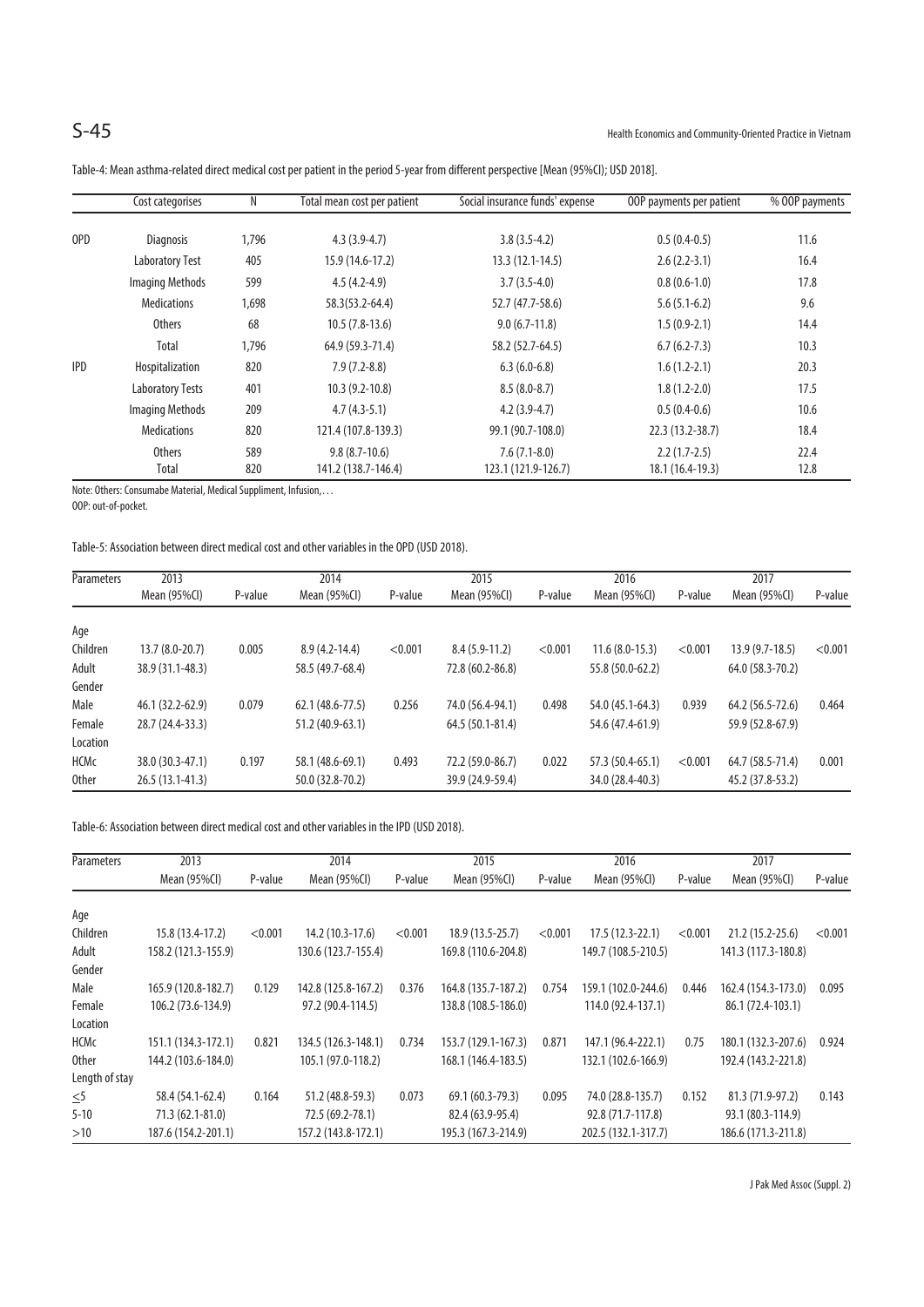Health Economics and Community-Oriented Practice in Vietnam  $S-46$ 



Figure-2: Sensitivity analysis for varying cost of direct medical cost components in the period 5-year [OPD (top) and IPD (bottom)].

asthma patients for the period from 2013 to 2017. Overall, over 80% of the total direct medical costs were medication expenditures. The mean total direct medical annual cost per patient increased notably from US\$37.30 in 2013 to US\$62.20 in 2017 in the OPD, while that figure in the IPD experienced a downward trend from US\$150.80 in 2013 to US\$132.40 in 2017 (Table-3).

The average asthma-related medical cost per patient during the 5-year period is depicted in Table-4 from both a patient and healthcare insurance perspective. In both departments, the out-of-pocket payments from patients accounted for a smaller percentage compared to the payments from social insurance (Table-4).

Tables-5 and 6 show the mean direct medical cost based on demographic characteristics in both departments, including age group, gender, location, and length of stay (for IPD) from 2013 to 2017. The mean expenditure on direct medical costs for asthma for children was remarkably lower than for adult patients (Table 5, Table 6).

Figure-1 illustrates the expenditures on two types of asthma-related medications over the 5-year period. The two main types of asthma medications are controller and reliever medications. The chart provided shows that the expenses for controller medications were always higher than for reliever medications during this period (Figure-1).

Figure-2 demonstrates the sensitivity analysis for varying costs of direct medical cost components. Medication expenditures changed drastically within the margin of 8.5% on the total direct medical cost when accelerating or decelerating the portion of 10% this cost (Figure-2).

## **Discussion**

This pilot study provides preliminary empirical evidence on the economic burden of asthma in Vietnam. The current study found that the direct medical cost of illness per asthmatic patient was US\$141.20 for inpatients and US\$64.90 for outpatients. The mean cost for inpatients was slightly higher than the cost reported by Chuesakoolvanich (2007) for Thailand (US\$134.50).15 However, regarding outpatient costs, Celik et al. (2004) found that the average treatment cost for outpatients in Turkey reached

US\$1,465.70,16 which was much higher than the findings in this study (US\$64.90). The results showed a significant difference in comparison with studies from other countries; nevertheless, this comparison may not be reliable due to the fact that unit costs, study periods, exchange rates, and annual inflation can vary between countries.

It was also found that the average length of the asthma episode ranged from 9 to 14 days, which was higher than the figures reported in regional hospitals in Thai Lan (3.2 days) and in Taiwan (6.4 days). Furthermore, as expected, findings from this study also revealed that a higher length of stay corresponded with higher direct medical costs. This result was consistent with the conclusion of another study undertaken by Stanford et al. (1999)<sup>17</sup> in the United States. This issue may be attributed to the severity of the disease and other infections encountered in the hospital.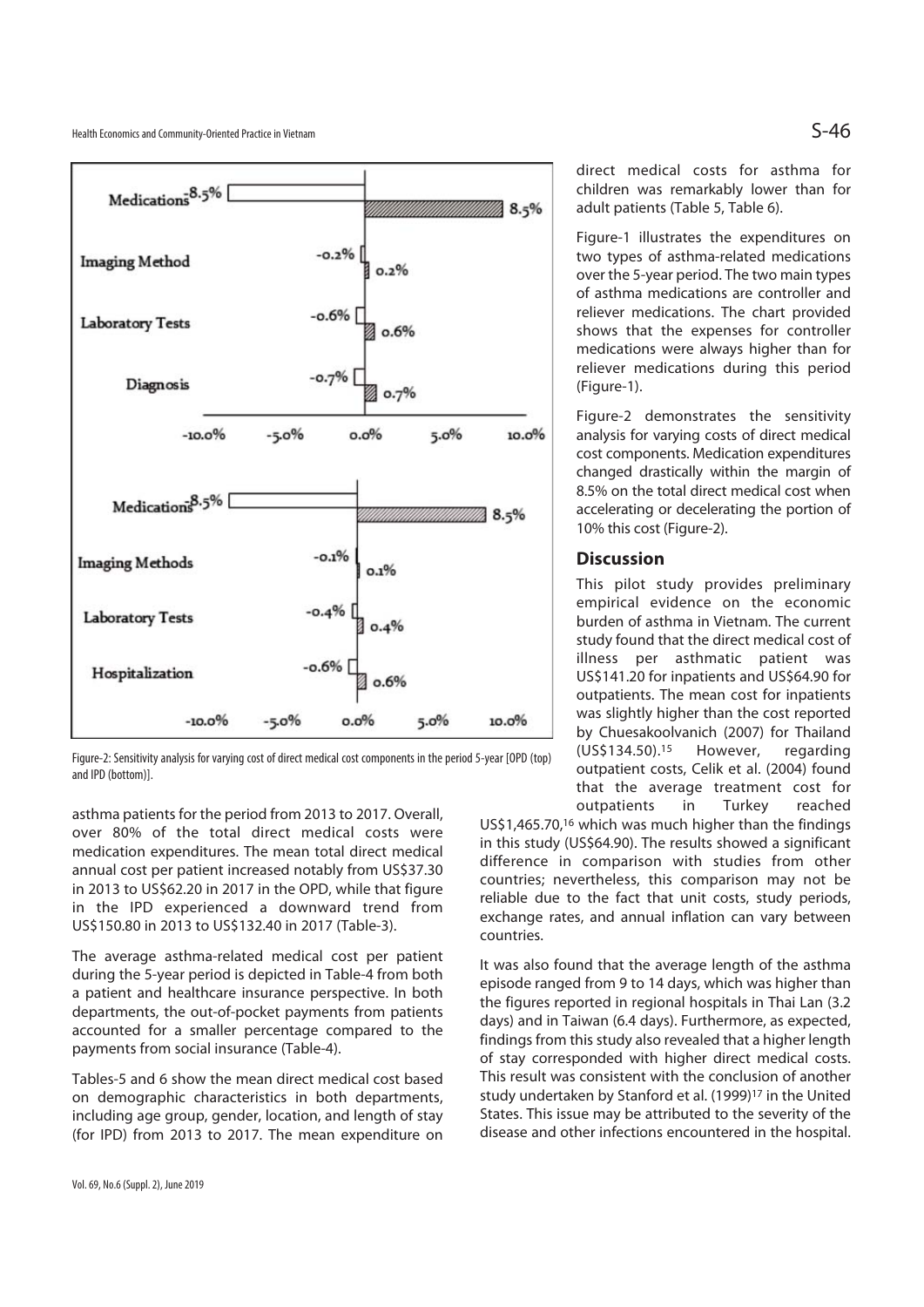Another finding worthy of note is that the average treatment cost for outpatients was lower than for inpatients, which was supported by a literature review on the economic burden of asthma, which proposed that the higher costs for inpatients could be caused by several factors, including an older patient population, intensive care unit admission, or prolonged length of stay.18 However, our finding was inconsistent with the results by Alzaabi et al. (2014), who found that outpatient care was responsible for approximately 80% of direct costs.19

The present study found that the treatment cost of asthma is primarily due to medications, which were responsible for over 80% of direct medical costs. Chuesakoolvanich (2007)15 and Çelik et al. (2004)16 also came to the same conclusion in their studies. Similar findings have been observed in the literature; to be more precise, medications accounted for 38-89% of the total cost in the study by Bahadori et al. (2009).18 Moreover, analyzing the medications used by asthmatics showed that the controller medicine group cost up to threefold that of reliever medications, which was consistent with the study by Boonpiyathad (2016),<sup>20</sup> who found that quick-relief medications and control medications accounted for 11.91% and 36.85% of the total medical costs, respectively. Another retrospective study in Abu Dhabi also reported that controller medication was 10 times more costly than rescue medication.19 Additionally, controller therapy was associated with an 80% increase in direct medical asthma costs according to a study in Switzerland.21

Furthermore, the average direct medical costs attributable to asthma were notably higher in adult patients compared with pediatric patients. This was supported by the results of a review on the financial burden of asthma, which found remarkably higher costs for older age groups.<sup>18</sup>

This study provides a snapshot of the costs of treating asthma in Vietnam, and this estimate is conservative for several reasons. First, the population studied does not represent the entire population of Vietnamese asthmatics, but rather the population of asthmatics treated at a military hospital. Second, because the data were retrieved from patients' medical records, only direct medical costs were measured. Hence, neither nonmedical costs nor indirect costs of asthma were analyzed, and therefore, this study cannot report the full societal burden of asthma. In addition, the hospital database used in this study did not contain information on either clinical characteristics or comorbidities of the study population, such as level of severity of asthma control, which have been demonstrated elsewhere to be

important determinants of costs.

### **Conclusion**

This study highlights the substantial economic burden on society posed by total direct medical costs of asthma. In particular, medication expenditures comprised the bulk of these analyzed costs. Based on this accurate and vital information, policymakers should take note and implement the necessary steps to both better manage morbidity and reduce the impact of asthma treatment on the country's economy. These findings suggest the need for enhancing, updating, and cultivating asthma control programs as well as physicians' training. Furthermore, patients' self-management should be encouraged and a policy should be created to reduce medication costs.

**Acknowledgement:** We gratefully acknowledge the MH175's expert committee who sponsored the data for this study as well as the contributions on expertise during the research process.

**Disclaimer:** None to declare.

**Conflict of Interest:** None to declare.

**Funding Disclosure:** None to declare.

### **References**

- 1. Global Initiative for Asthma. Global Strategy for Asthma Management and Prevention. [Online] 2018 [Cited 2018 September 01]. Available from URL: http://www.ginasthma.org/.
- 2. The World Health Organization. Asthma: Facts about asthma. News release. The WHO's Media Centre. [Online] 2017 [Cited 2018 August 23]. Available from URL: http://www.who.int/newsroom/fact-sheets/detail/asthma
- 3. To T, Stanojevic S, Moores G, Gershon AS, Bateman ED, Cruz AA, et al. Global asthma prevalence in adults: findings from the crosssectional world health survey. BMC Public Health 2012;12:204.
- 4. Global Initiative for Asthma. 2018 GINA Report, Global Strategy for Asthma Management and Prevention. [Online] 2018 [Cited 2018 October 12]. Available from URL: https://ginasthma.org/gina-reports/.
- 5. Masoli M, Fabian D, Holt S, Beasley R. The global burden of asthma: executive summary of the GINA Dissemination Committee report. Allergy 2004;59:469-78.
- 6. Song WJ, Kang MG, Chang YS, Cho SH. Epidemiology of adult asthma in Asia: toward a better understanding. Asia Pac Allergy 2014;4:75-85.
- 7. Australian Burearu of Statitics. Asthma in Australia: A Snapshot, 2004-05. [Online] 2006 [Cited 2018 August 23]. Available from URL: http://www.abs.gov.au/Ausstats/abs@.nsf/1020492cfcd63696ca2 568a1002477b5/0b8f928452bc9647ca256e7a0080829b!OpenDoc ument
- 8. Barnett SB, Nurmagambetov TA. Costs of asthma in the United States: 2002-2007. J Allergy Clin Immunol 2011;127:145-52.
- 9. Accordini S, Corsico AG, Braggion M, Gerbase MW, Gislason D, Gulsvik A, et al. The cost of persistent asthma in Europe: an international population-based study in adults. Int Arch Allergy Immunol 2013;160:93-101.
- 10. Lai CKW, Kim YY, Kuo SH, Spencer M, Williams AE, Cost of asthma in the Asia-Pacific region. Eur Respir Rev 2006;15:10-16.